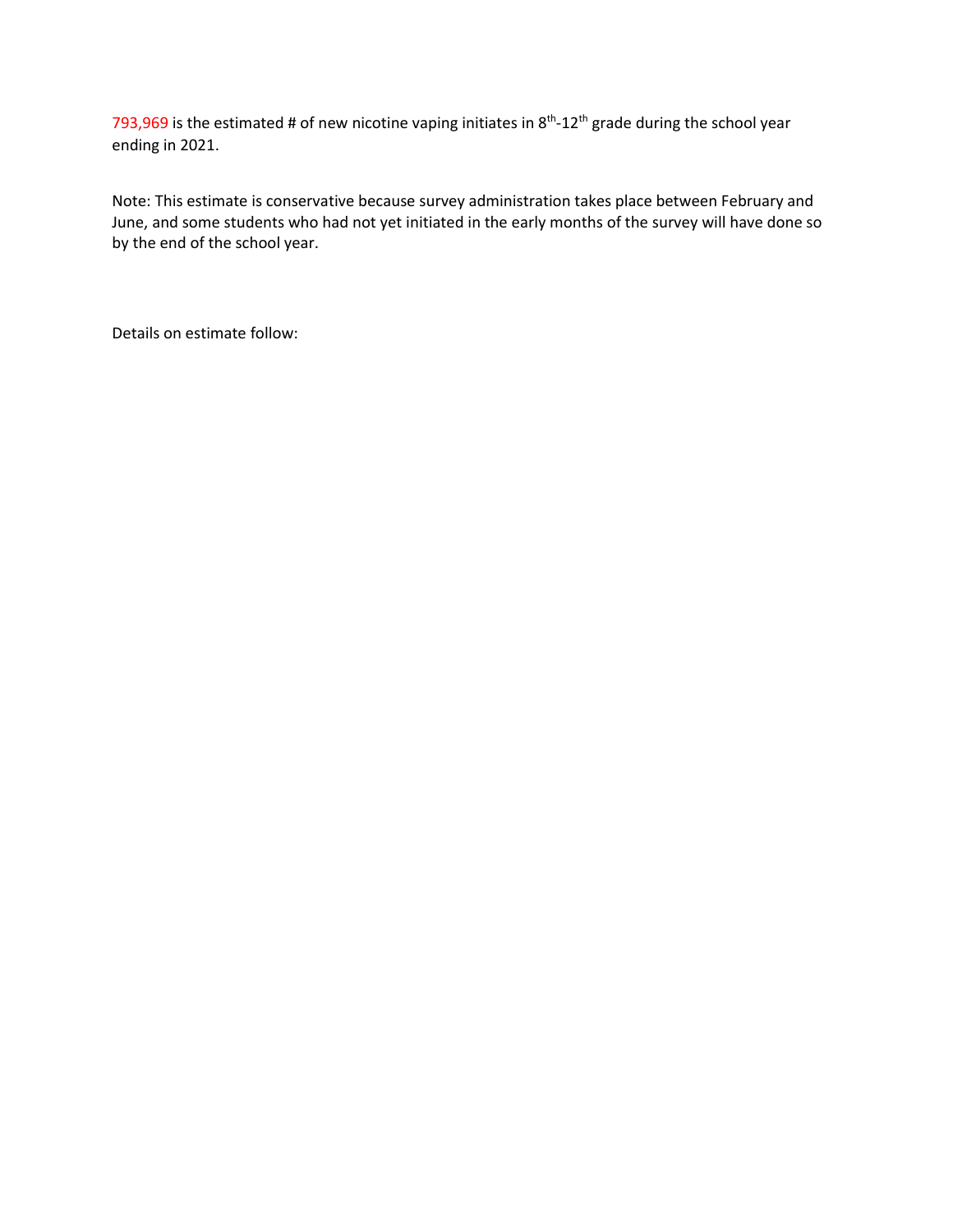## Question text:

When (if ever) did you FIRST do each of the following things?

8="Never" 1="Grade 6 or below" 2="Grade 7" 3="Grade 8" 4="Grade 9" 5="Grade 10" 6="Grade 11" 7="Grade 12"

- a. Smoke your first cigarette
- b. Smoke cigarettes on a daily basis
- c. Try smokeless tobacco (snuff, plug, chewing tobacco, snus, dissolvable tobacco)
- d. Vape an e-liquid with nicotine (JUUL, e-cigarette, e-pen, etc.)

Students coded for having started vaping since start of school year if (a) in 12<sup>th</sup> grade and reported started in 12<sup>th</sup> grade, or (b) if in 10<sup>th</sup> grade and reported starting in 10<sup>th</sup> grade, or (c) in 8<sup>th</sup> grade and reported started in 8<sup>th</sup> grade.

This question asked of a 5/6 randomly-selected sample in  $8<sup>th</sup>$  grade and in 10<sup>th</sup> grade, and of a 2/3 randomly-selected sample in 12<sup>th</sup> grade.

Question on grade of first nicotine vaping added to the survey in 2020.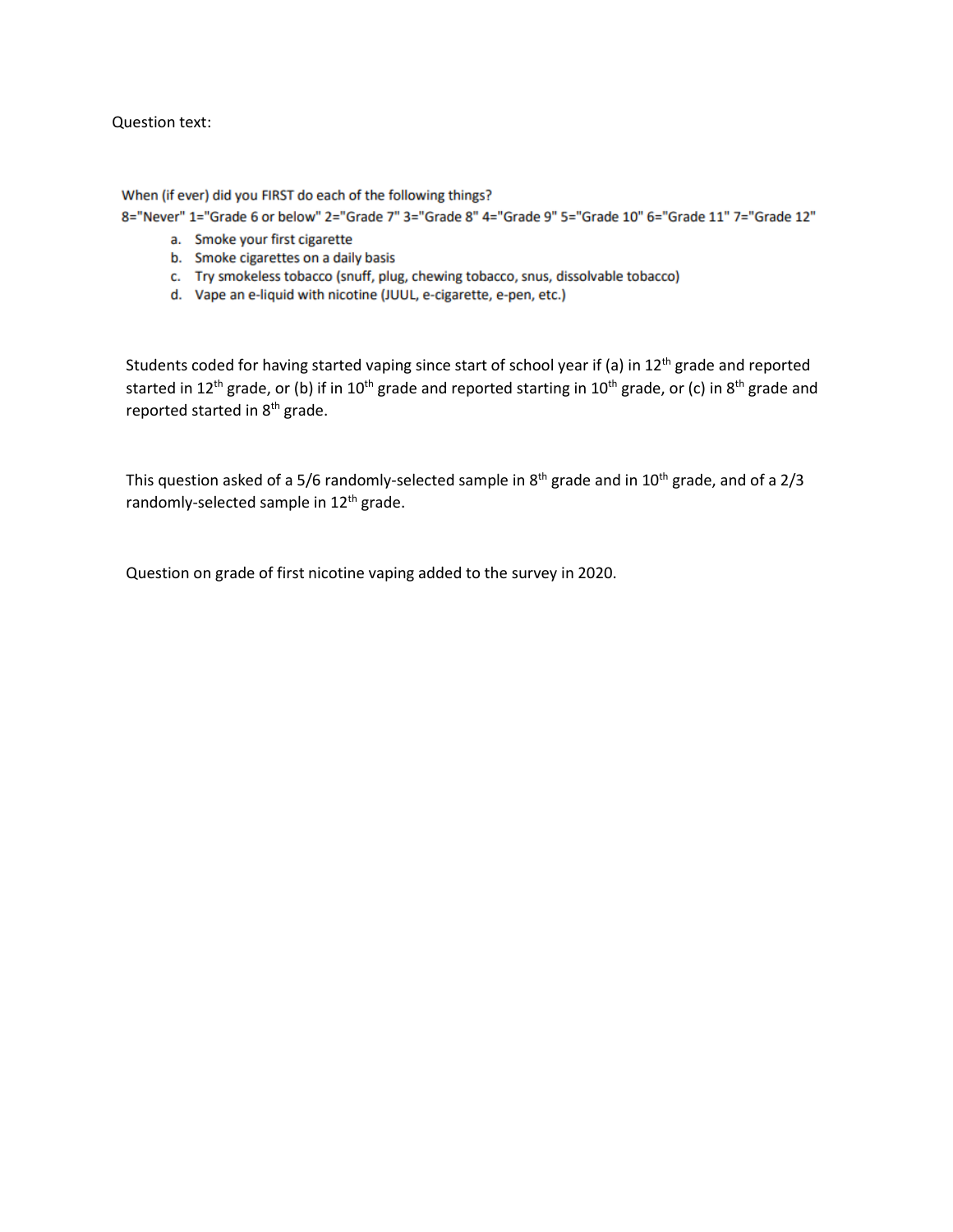| School Year | 8 <sup>th</sup> Grade |            | $10th$ Grade     |            | $12th$ Grade     |            |
|-------------|-----------------------|------------|------------------|------------|------------------|------------|
| Ending      | % (95% C.I.)          | # students | % (95% C.I.)     | # students | % (95% C.I.)     | # students |
| 2020        | $5.0(3.7 - 6.8)$      | 205.524    | $4.9(3.6 - 6.6)$ | 208,536    | $3.0(2.2 - 3.9)$ | 112.135    |
| 2021        | $5.1(4.2 - 6.1)$      | 209,635    | $3.5(2.9 - 4.2)$ | 148.955    | $3.2(2.5 - 4.1)$ | 119.611    |

Table 1: Percentage and Size of Student Population that Initiated Nicotine Vaping Since Start of School Year, by Grade

Notes:

- Estimates use sampling weights to take into account complex sampling design of Monitoring the Future and to adjust the standard errors for clustering of students within schools.
- These estimates are conservative because survey administration takes place between February and June, and some students who had not yet initiated in the early months will have done so by the end of the school year.
- Total # of students in  $8^{th}$ , 10<sup>th</sup>, and 12<sup>th</sup> grade are 4,110,489, 4,255,843, and 3,737,846, respectively.